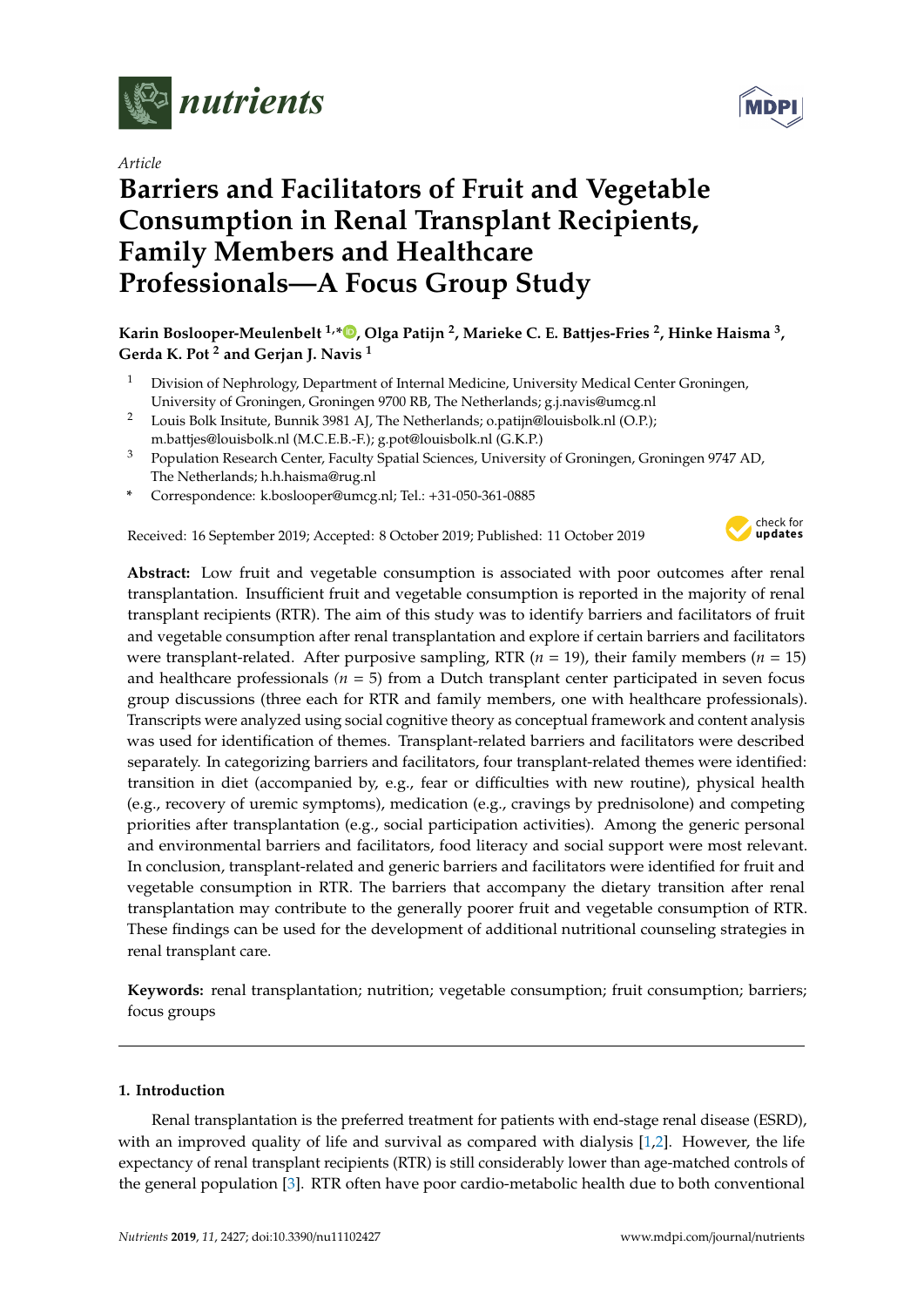and transplant-specific risk factors, including lifestyle-related factors. Nutrition affects several cardiovascular risk factors after transplantation; healthy dietary patterns are associated with a lower risk of developing weight gain, metabolic syndrome or diabetes [\[4](#page-11-3)[–6\]](#page-11-4). Therefore, improving dietary behavior is one of the important lifestyle measures that may contribute to better cardio-metabolic health outcomes of RTR.

Insufficient fruit and vegetable consumption is one of the dietary factors that is associated with poor outcomes after renal transplantation, including a higher risk of developing diabetes after transplantation (PTDM) and an increased cardiovascular mortality [\[7,](#page-11-5)[8\]](#page-11-6). Unfortunately, in our transplant center we observed poor fruit and vegetable consumption in RTR, despite regular nutritional counseling by a renal dietician (outlined in Box [1\)](#page-1-0) [\[7](#page-11-5)[,8\]](#page-11-6). A recent study in 472 RTR showed that RTR have a lower median vegetable consumption than the general Dutch population (108 g/d versus 127 gr/d) [\[7,](#page-11-5)[9\]](#page-11-7). It is not fully understood why RTR consume less fruit and vegetables than the general population. Insufficient fruit and vegetable consumption is often reported in dialysis patients and at least in part due to the dietary restrictions with limitation of the potassium load [\[10\]](#page-11-8). These dietary restrictions are no longer necessary in the majority of the RTR. Continuation of habitual potassium restrictions after transplantation could be a salient barrier for adequate fruit and vegetable consumption. This has been suggested previously as underlying cause of low fruit and vegetable consumption in RTR, which is accompanied by lower urinary potassium excretion [\[11](#page-11-9)[,12\]](#page-11-10).

In general, modifications in dietary behavior are known to be affected by generic personal and environmental factors, which can function as either barrier or facilitator. However, the presence of either transplant-related or generic barriers or facilitators of fruit and vegetable consumption are unexplored in RTR. Only two studies examined the perspectives and barriers of healthy dietary behaviors after renal transplantation [\[13,](#page-11-11)[14\]](#page-11-12). The presence of both transplant-related and generic barriers and facilitators has been shown for physical activity in chronic kidney disease (CKD) and has important consequences for its management [\[15\]](#page-11-13). While generic barriers can be addressed by public health measures or by general healthcare professionals, transplant-related barriers may require specific measures from healthcare professionals involved in renal transplant care. Hence, for targeted nutritional counseling post-transplantation more in-depth knowledge of the barriers and facilitators is required.

Social support is a key facilitator in changing dietary habits and associated with dietary adherence in patients with ESRD [\[16,](#page-11-14)[17\]](#page-11-15). Partners and family members are important supportive resources, especially when involved in the daily food preparation. Moreover, healthcare professionals also have an important role in addressing dietary behavior, for nutritional counseling is integrated in the routine care after renal transplantation. Thus, it is important to include the experiences of family members and healthcare professionals in addition to those of RTR themselves. The aim of this focus group study was to explore the barriers and facilitators of fruit and vegetable consumption in RTR, their family members and healthcare professionals. Furthermore, it was also explored if certain barriers and facilitators were related to the transplant-setting. This way, targeted support strategies can be developed to improve nutritional counseling and facilitate RTR with incorporation of the dietary recommendations into their daily lives.

#### **Box 1.** Outline of Standard Nutrition Care.

<span id="page-1-0"></span>The standard nutritional counseling after renal transplantation consists of at least one inpatient visit by a renal dietician during the hospital admission (7–10 days), followed by one outpatient visit. During the inpatient visits, the dietician focus on several dietary measures, e.g., adequate nutritional intake to support post-operative recovery, the avoidance of high-risk infectious food products and, if indicated, cessation of pre-existent dietary restrictions. All renal transplant recipients (RTR) receive a standard brochure with all dietary recommendations. The outpatient visit is individualized according to the needs and medical background of the patient. For example, when an increased 24-h urinary sodium excretion is observed, salt consumption is discussed. In case of excessive weight gain or diabetes, attention is paid to the caloric intake, intake of mono-/disaccharides and diet quality. If indicated, additional outpatient visits or telephonic follow-up will be scheduled.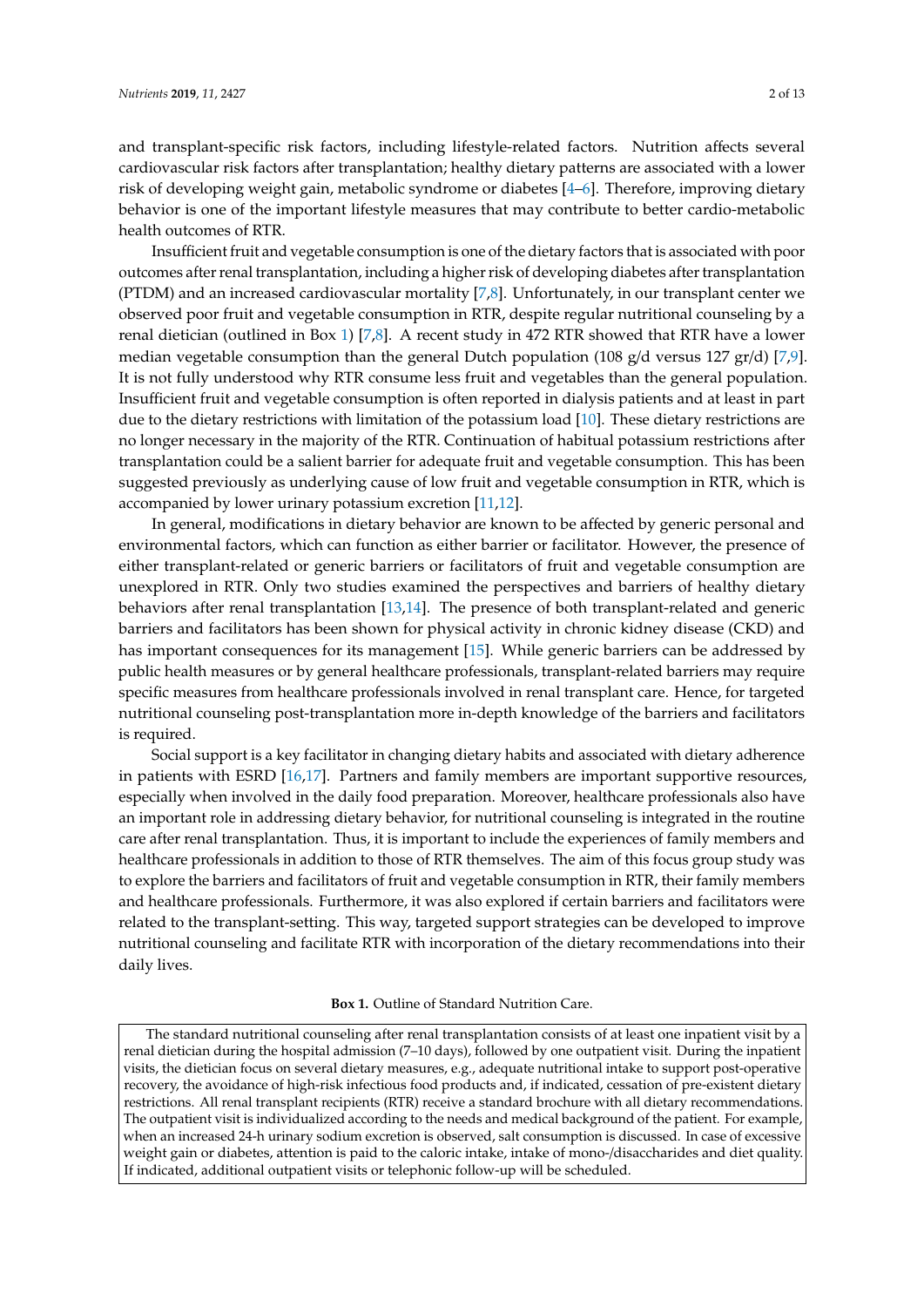#### **2. Materials and Methods**

#### *2.1. Design and Participant Selection*

This qualitative study was designed as a series of focus group discussions (FGDs) with RTR, their family members and healthcare professionals involved in renal transplant care. RTR and their family members were invited to participate when 18 years and older, transplanted within the last five years, with a stable preserved renal function (estimated glomerular filtration rate (eGFR) > 20 mL/min; of the recipient) and sufficient command of the Dutch language. A purposive sampling strategy was used to select eligible participants. Recruitment took place in collaboration with the nephrologists at the outpatient clinic of the Nephrology Department of the University Medical Center Groningen (UMCG). We aimed to recruit RTR and family members with different sociodemographic and medical backgrounds. Furthermore, different healthcare professionals were invited, including nephrologists, nurse practitioners, dieticians and social workers. All participants received information about the content of the study, emphasizing confidentiality and anonymity. This study was approved by the Institutional Review Board of the UMCG (METc 2017/482) and written informed consent was obtained from all participants.

# *2.2. Interview and Data Collection*

Seven focus groups (three with RTR, three with family members and one with healthcare professionals) were organized between November 2017 and April 2018 with four to seven participants in each group, until data saturation occurred (Table [1\)](#page-2-0). Data saturation was reached when no new information was obtained from the FGDs and this was assessed by comparing the codes and identified themes in consecutive FGDs [\[18\]](#page-11-16). The FGDs were organized in a neutral meeting room at the hospital and the duration was approximately two hours per session. The group discussion was moderated by one of the investigators (K.B.-M.) and audio recorded. One investigator (O.P.) was an observer during the sessions and took field notes about the nonverbal reactions and group dynamics. Both investigators were trained in performing FGDs and were not involved in the treatment of the participants. The interview was semi-structured with a question route that was designed by Krueger [\[19\]](#page-11-17) and consisted of five steps: (1) introduction of participants, (2) introductory question, (3) transition question to bring the discussion towards the key points, (4) key questions and (5) an ending question with the possibility to add information that has not been discussed yet. The questions were open-ended and responses were explored by using probe questions. Participants were asked about the impact of the renal transplantation, medications and prior dialysis treatment (if applicable) on the dietary habits, as previous studies suggested that these factors affect dietary habits in RTR [\[7,](#page-11-5)[11–](#page-11-9)[13\]](#page-11-11). Participants were also asked about other barriers and facilitators of fruit and vegetable consumption (Supplementary Table S1). After the group discussion, participants filled out a brief questionnaire for collection of sociodemographic information and food habits. Finally, after completion of the FGD, by way of cognitive debriefing, the participants received a brief explanation of the background and goals of this study.

<span id="page-2-0"></span>

| <b>Focus Group</b>          | Number of<br>Participants | Age Range | Date of FDG   | Gender   |                | Time since Tx in | Dialysis before | Potassium-Restricted |
|-----------------------------|---------------------------|-----------|---------------|----------|----------------|------------------|-----------------|----------------------|
|                             |                           |           |               | М        |                | Months           | Тx              | Diet before Tx       |
| <b>RTR</b>                  | 6                         | $40 - 73$ | November 2017 | 3        | 3              | $4 - 57$         | 4               |                      |
| <b>RTR</b>                  | 6                         | $32 - 66$ | December 2017 | 3        | 3              | $8 - 55$         | 4               |                      |
| <b>RTR</b>                  |                           | $46 - 68$ | January 2018  | 6        |                | $4 - 57$         | 3               |                      |
| Family members              |                           | $49 - 68$ | February 2018 | 3        | -2             | $7 - 60*$        | $2*$            | $1 *$                |
| Family members              |                           | $52 - 73$ | March 2018    | $\Omega$ | $\overline{4}$ | $5 - 39*$        | $3*$            | $2*$                 |
| Family members              | 6                         | $62 - 77$ | April 2018    | 3        | 3              | $3 - 26$ *       | $3*$            | $4*$                 |
| Healthcare<br>professionals |                           | $25 - 61$ | April 2018    |          | 4              |                  |                 |                      |

\* Of renal transplant recipient. Abbreviations: F, female; FDG, focus group discussion; M, male; RTR, renal transplant recipients; Tx, transplantation.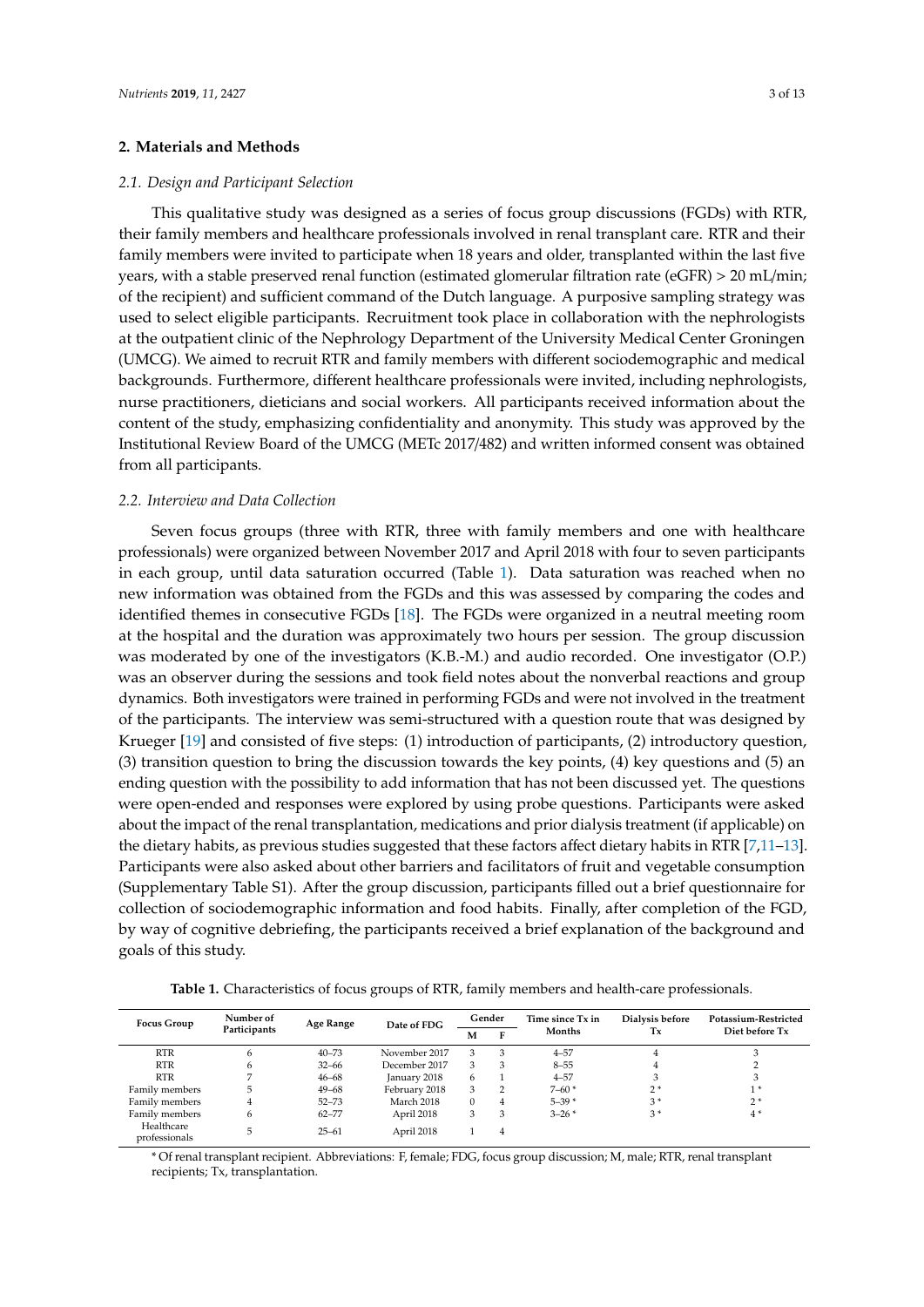#### *2.3. Conceptual Framework*

The discussion guide was developed in line with the social cognitive theory (SCT), a framework for people's behavioral choices and maintenance of health behavior in which personal, environmental and behavioral factors interact [\[20\]](#page-12-0). This model was selected because it acknowledges both individual and environmental determinants of health behavior, including dietary behaviors such as fruit and vegetable consumption [\[21\]](#page-12-1). Key elements include knowledge of health risk and behavior, self-efficacy, outcome expectations, individual health goals, social support and other barriers and facilitators of health behavior [\[20\]](#page-12-0). Considering the implementation in clinical practice, the main goal was to identify barriers and facilitators. Therefore, all identified themes at individual and environmental level were classified as either barrier or facilitator.

#### *2.4. Data Analysis*

The FGDs were fully transcribed and reviewed line-by-line by one of the investigators (K.B.-M.). Transcripts were analyzed by using content analysis. Two investigators (K.B.-M. and O.P.) coded the transcripts of three sessions independently. A codebook was made subsequently and used to code the complete transcript, with the ability to add new codes (K.B.-M. and O.P.). Inconsistencies were reviewed and discussed until consensus was reached, with assistance of a third reviewer (M.C.E.B.-F.). The participants received a summary with the key points of the discussion and they were invited to give feedback to ensure the findings were in line with the participants' perspectives. The codes were grouped in themes and the identified themes were categorized in personal and environmental factors, as either barrier or facilitator. Finally, quotations were selected to illustrative the themes that derived from the analyses. Quotations were translated from Dutch to English (K.B.-M. and G.K.P.). The qualitative data program "ATLAS.ti" was used for the data analysis (ATLAS.ti, version 8.3.2, Atlas.ti Scientific Software Development GmbH, Berlin, Germany).

#### **3. Results**

#### *3.1. Baseline Characteristics*

A total of 19 patients, 15 family members and five healthcare professionals participated in seven FGDs. Four RTR and four family members also gave informed consent for participation, but were unable to attend one of the FGDs due to an intercurrent illness ( $n = 3$ ), unavailability at the proposed dates and timeframes ( $n = 4$ ) or unknown reason ( $n = 1$ ). Six family members were related to patients that also participated in this study. In the FGD with healthcare professionals participated one nephrologist, two dieticians, one nurse practitioner and one social worker. The mean age of patients was  $58 \pm 11.8$  (standard deviation (SD)) years, of family members  $65 \pm 7.2$  SD years and of healthcare professionals  $46 \pm 14.8$  SD years. On average, the healthcare professionals were 10 years (range 4–26 years) involved in renal transplant care. A sufficient daily vegetable consumption was reported by 26 percent of the patients and 13 percent of the family members. All baseline characteristics of the patients and family members are shown in Table [2.](#page-4-0)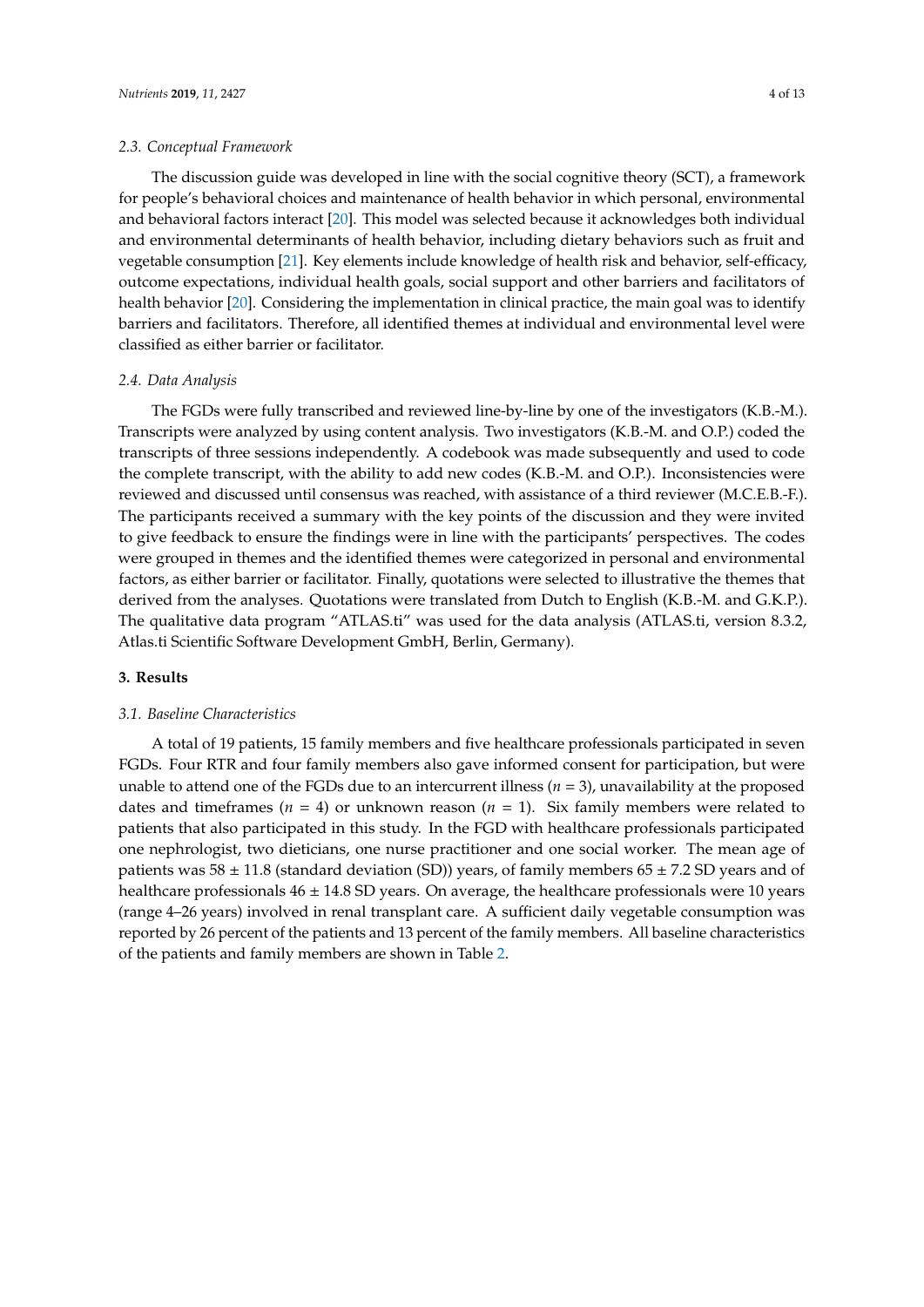<span id="page-4-0"></span>

| Characteristics                              | <b>RTR</b>    | <b>Family Members</b> |
|----------------------------------------------|---------------|-----------------------|
| Demographics                                 |               |                       |
| Age (mean, SD)                               | $58 \pm 11.8$ | $65 \pm 7.2$          |
| Gender (N, % male)                           | 12(63)        | 6(40)                 |
| Highest level of education $(N, %)$          |               |                       |
| Primary education                            |               |                       |
| Secondary education                          | 5(26)         | 6(40)                 |
| Vocational education                         | 12(63)        | 2(13)                 |
| Tertiary education (college/university)      | 2(11)         | 6(40)                 |
| Missing                                      |               | 1(7)                  |
| Work status $(N, %)$                         |               |                       |
| Full-time                                    | 3(16)         | 3(20)                 |
| Part-time                                    | 3(16)         | 2(13)                 |
| Retired                                      | 6(31)         | 9(60)                 |
| Disabled due to health                       | 4(21)         |                       |
| Unemployment                                 | 3(16)         |                       |
| Missing                                      |               | 1(7)                  |
| Medical background                           |               |                       |
| Primary renal disease $(N, %)$               |               |                       |
| Primary glomerular disease                   | 7(37)         |                       |
| Tubulointerstitial disease                   | 2(11)         |                       |
| Systemic disease                             | 4(21)         |                       |
| Hereditary disease                           | 6(31)         |                       |
| Time since Tx in months (mean, SD)           | $24 \pm 20.5$ | $19 \pm 17.4$ *       |
| Dialysis before transplantation $(N, %)$     | 11 (58)       | $8(53)*$              |
| Dialysis duration in months (mean, SD)       | $30\pm23$     | $25 \pm 17.6$ *       |
| eGFR (mL/min * 1.73 m2)                      | $50.8 \pm 11$ |                       |
| Plasma potassium (mmol/L)                    | $4.2 \pm 0.4$ |                       |
| BMI (mean, SD)                               | $29 \pm 6.4$  | $26 \pm 4.6$          |
| Hypertension $(N, %)$                        | 13 (68)       | 5(33)                 |
| Diabetes Mellitus (N, %)                     | 1(5)          | 1(7)                  |
| PTDM $(N, %)$                                | 3(16)         |                       |
| Food habits                                  |               |                       |
| Potassium restriction prior Tx $(N, %)$      | 8(42.1)       | $7(46.6)$ *           |
| Vegetable consumption > 200 g/day ( $N$ , %) | 5(26)         | 2(13)                 |
| Salt consumptions g/day (mean, SD)           | $8.5 \pm 3.7$ |                       |

**Table 2.** Participants characteristics of RTR ( $N = 19$ ) and family members ( $N = 15$ ).

\* of renal transplant recipient. Abbreviations: BMI, body mass index; eGFR, estimated glomerular filtration rate; g/day, grams per day; PTDM, post-transplantation diabetes mellitus; *N*, number; RTR; renal transplant recipients; SD, standard deviation; Tx, transplantation.

#### *3.2. Barriers and Facilitators*

Several barriers and facilitators were identified from the FGDs and categorized in personal or environmental factors (Table [3\)](#page-5-0). All factors that were related to the transplantation were categorized separately for their role as either barrier or facilitator. These transplant-related factors were further divided in 'transition in diet', 'medication', 'physical health' and 'priorities after transplantation'. Generic personal factors included 'food literacy levels', 'attitudes and motivation', 'self-efficacy', 'financial resources' and 'pre-existent food habits and preferences'. Environmental factors encompassed 'social support' and 'the role of the partner as food gatekeeper'. While some barriers and facilitators were mentioned for fruit and vegetable consumption specifically, other factors were also mentioned in the context of other dietary measures.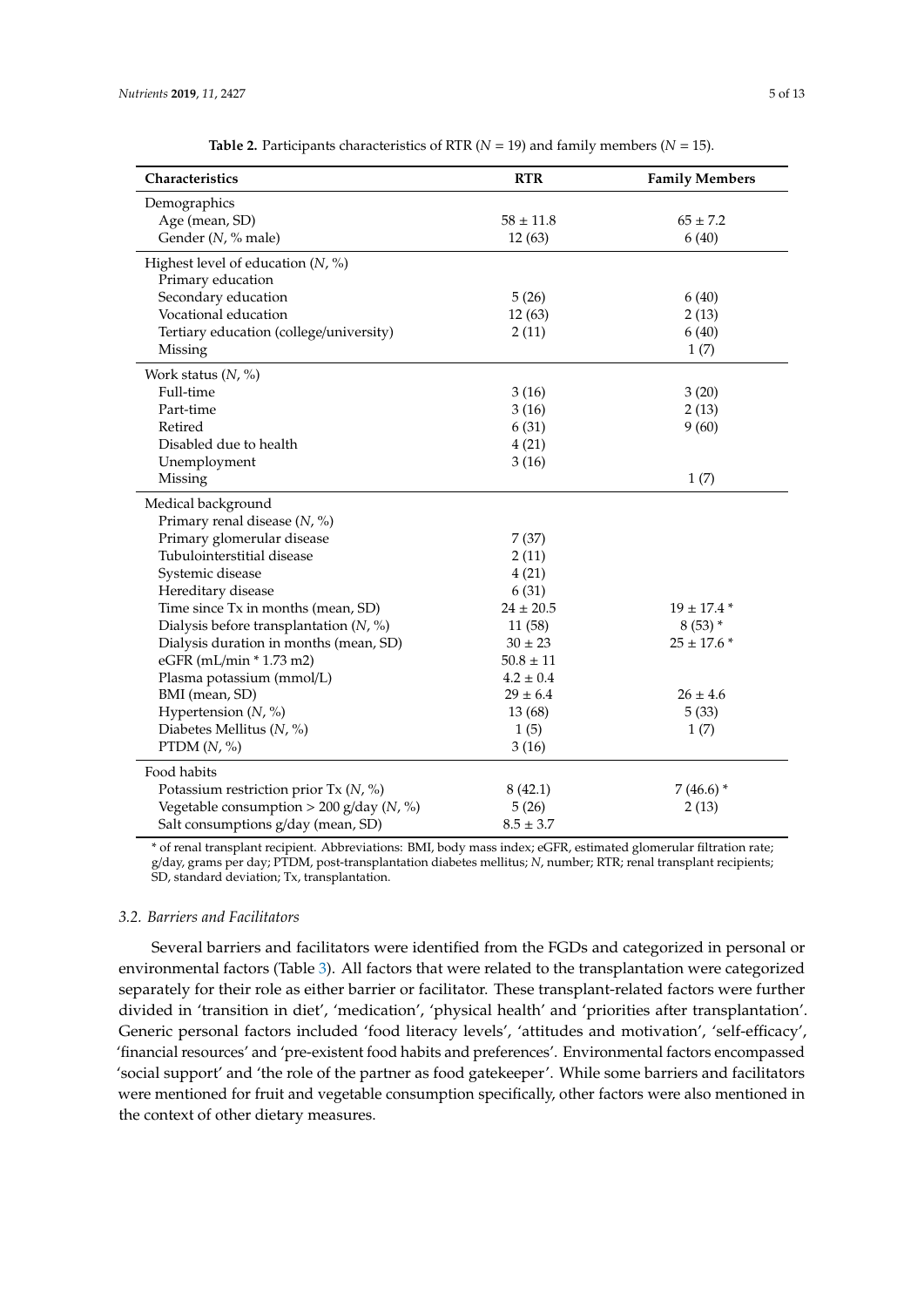| <b>Theme</b>               | <b>Barrier</b>                                                                                                                      | Facilitator                                                                                                                                  |
|----------------------------|-------------------------------------------------------------------------------------------------------------------------------------|----------------------------------------------------------------------------------------------------------------------------------------------|
| Transplant-related factors |                                                                                                                                     |                                                                                                                                              |
| Transition in diet         | Holding on to restricted diet<br>Struggle with new routine<br>Insecurity/fear<br>Focus on dietary restrictions *                    | Freedom of choice in fruit/vegetables                                                                                                        |
| Medication                 | Cravings/insatiable hunger prednisolone *<br>Food interaction medication                                                            |                                                                                                                                              |
| Physical health            | Fatigue/lack of energy *                                                                                                            | Recovery uremic symptoms *<br>Dietary measures diabetes                                                                                      |
| Priorities/Goals after Tx  | Burden of disease management *<br>Social participation activities *<br>Enjoying life*<br>Not main priority nephrologist*            | Protecting the transplant *                                                                                                                  |
| Generic factors            |                                                                                                                                     |                                                                                                                                              |
| Personal                   |                                                                                                                                     |                                                                                                                                              |
| Food literacy              | Limited food literacy*<br>Overestimation of vegetable consumption<br>Difficulties with practicing diet*                             | Adequate food literacy *<br>Ability to practice dietary measures *                                                                           |
| Attitudes/Motivations      | Negative attitude/Lack of motivation:<br>No perceived health benefit<br>Too much effort/lack of time<br>Recommended amount too much | Positive attitude/Motivation:<br>Perceived health benefit<br>Pleasure/fun in cooking *<br>Enjoying healthy food *<br>Improvement well-being* |
| Other                      | Lack of routine/poor pre-existent habits<br>Food/taste preference<br>Limited financial resources *                                  | Routine/pre-existent habits<br>Food/taste preference<br>Self-efficacy*                                                                       |
| Environmental              |                                                                                                                                     |                                                                                                                                              |
| Social environment         | Lack of social support*<br>Partner is food gatekeeper *                                                                             | Social support *<br>Partner is food gatekeeper *                                                                                             |

<span id="page-5-0"></span>**Table 3.** Overview of transplant-related, personal and environmental barriers and facilitators of fruit and vegetable consumption in RTR.

\* These barriers and facilitators were also mentioned in the context of other dietary measures. Abbreviations: RTR, renal transplant recipients; Tx, transplantation.

#### 3.2.1. Transplant-Related Barriers and Facilitators

*Transition in diet*. Several barriers of fruit and vegetable consumption were related to the transition in diet after renal transplantation due to the cessation of pre-existent dietary restrictions. In some cases, there was insecurity or fear to eat potassium-rich foods again, such as fruit and vegetables, and this was also recognized by healthcare professionals.

"*It was kind of a change after transplantation, which was a surprise for my wife. She was allowed to eat healthy again. That doesn't damage my kidneys anymore? It was di*ffi*cult to have confidence that you could eat healthy again*." M, 63 years, partner.

Other participants indicated difficulties to incorporate new habits, such as regularly eating fruit, into their daily lives.

"*But I do have problems with eating fruit; at a certain point before transplantation I was not allowed to eat a lot of fruit. Thus, that really was a punishment for me. But since I am allowed to eat it again, I just forget it quite often*." F, 56 years, patient.

It was also noted that some participants were still practicing the old dietary regime and continued the potassium restriction. In this case, participants assumed that this diet was still necessary or healthier for their kidney.

"*Yes, huge salt restriction, protein restriction, potassium restriction. And I can say now, a world has re-opened up for me. But if you're following a diet for 10 years and you stick to it, it is always a good choice*." M, 67 years, patient.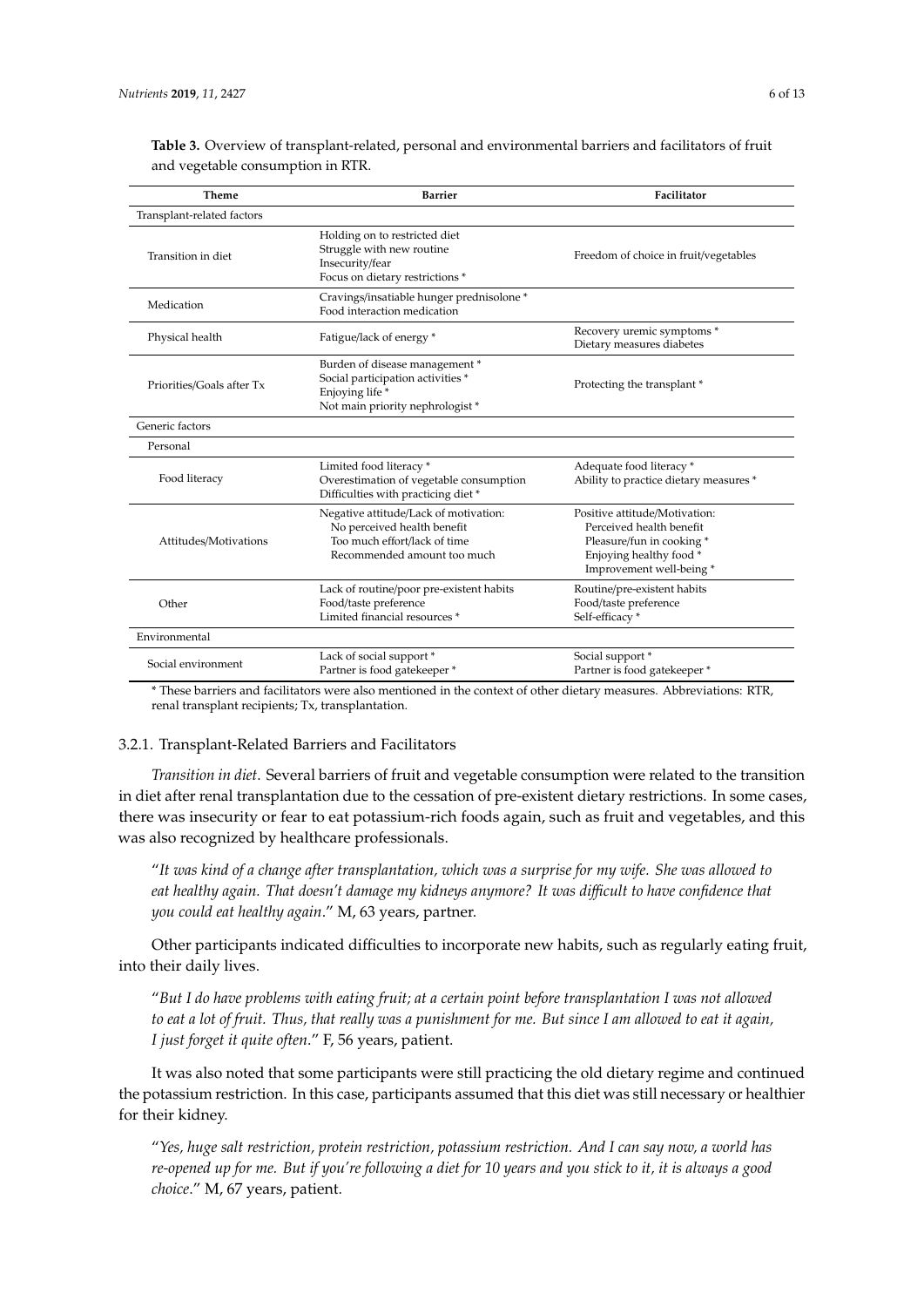Participants relied heavily on their laboratory tests (e.g., renal function) in changing dietary behavior; it was assumed that stable blood results reflected a good practice of dietary measures. Additionally, it was observed that most participants mainly focused on the current dietary restrictions (e.g., avoidance of excessive salt and high-risk infectious food products). These restrictions dominated their food choices at home and at social eating occasions.

"*No, he says, I can't have that. And no, then it won't be eaten. Then he has the book and I say, now read in the book. Well, with that book in his hands he says, this is not allowed and that is not allowed. Yes, he is very strict in dieting*." F, 70 years, partner.

*Medication*. The cravings and insatiable hunger that occurred as side effects of prednisolone also influenced food choices. However, these side effects diminished over time with tapering of the prednisolone dose. Additionally, participants avoided some fruits (e.g., grapefruits) because of the interaction with immunosuppressive medications.

"*What is a real punishment is that grapefruit is not allowed. It is my favorite fruit. I asked it again last time, maybe once in the three months or six months. No*." F, 56 years, patient.

*Physical health*. While most patients indicated an improvement in physical functioning, some mentioned that coping with fatigue was still an issue. This negatively influenced food choices, as it was more likely to choose unhealthy convenience foods.

"*Fatigue I think. If I feel tired, I grab something with sugar more easily. Of course, I am just as tired now. Compared with a healthy person, although they also feel tired sometimes. And then you grab food with fast energy. Yes, you don't feel like peeling a tangerine*." F, 32 years, patient.

Recovery of uremic symptoms improved appetite and made it easier to follow the dietary recommendations.

"*Yes, and then suddenly you're not nauseas anymore, and you think hallelujah. Really, then you can just eat again*." F, 32 years, patient.

Following dietary measures for diabetes or for weight loss influenced food choices in a positive way; for example, refined carbohydrate sources, such as pasta or potatoes, were replaced by healthier alternatives and this was often accompanied by the consumption of more vegetables.

"*Vegetables are not a problem. Especially now we changed our lifestyle. So, less carbohydrates and that mean just a lot of vegetables*." F, 56 years, patient.

*Priorities after transplantation*. Most patients mentioned a sense of responsibility for their own health and this resulted in a strong motivation to take care of their kidney. This was driven by fear of graft loss as well as a sense of gratitude towards the donor. A healthy diet was regarded as one of the measures that supports protection of the graft by some participants.

"*And indeed, my husband says, 'I have a good kidney now, so I want good blood sugar levels and a good blood pressure.' So yes, we take those things into account*." F, 52 years, partner.

For other participants diet was not a main priority after transplantation. Some patients mentioned a relief after the release of dietary restrictions and they decided to eat whatever they liked without regard for the dietary advices.

"*Yes, and after the transplantation, I gained a lot of weight, about 20kg. Well, that was it, that eating, I went crazy. I felt so relieved at that time, I could not deal with it for a while*." F, 32 years, patient.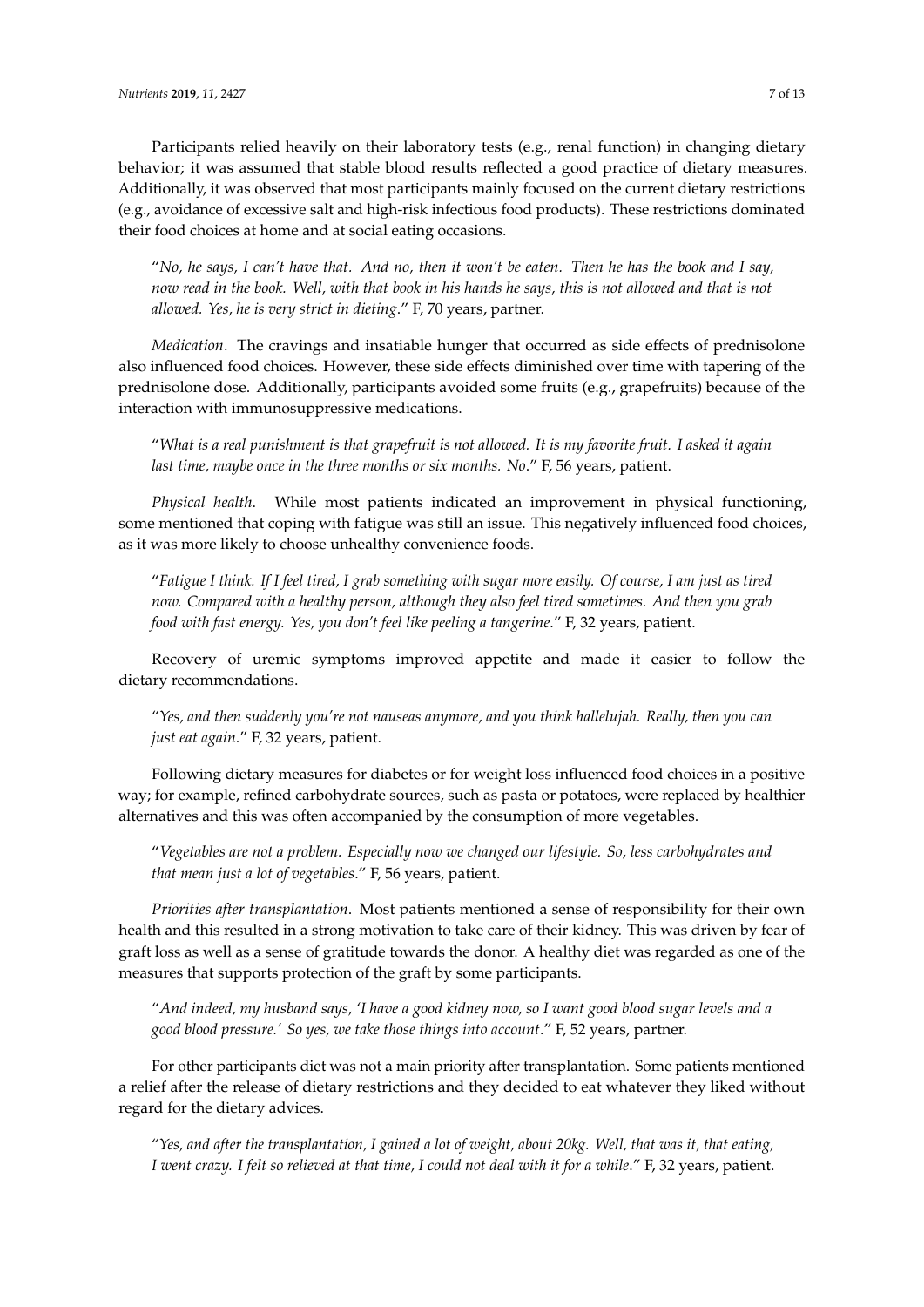For others, disease management was dominated by other factors, such as (infectious) complications, frequent hospital visits and complex medication regimes. Additionally, in some cases, the engagement in social participation activities (e.g., work, recreational activities with family) was prioritized.

"*Well, you need to come here quite often for regular checks. And then you are also invited to visit a dietician, an extra visit. I really wanted to go back to work. That kept me very busy. I also wanted to spend more time with my children. So, another dietician visit was just not my priority*" F, 47 years, patient.

From the healthcare professionals' perspective, other aspects of routine care after transplantation were regarded more relevant for (graft) survival, e.g., medication compliance, medical treatment of hypertension and diabetes and managing complications. The healthcare professionals also experienced time constraint during the consultation as a barrier in discussing dietary behaviors.

"*Well, yes, there are a lot of things to do. So, yes, those "wins", are not necessarily quick wins, but at least those things that are the most important determinants of the survival after transplantation. And yes, nutrition is a small part, but there are many other factors that are more important in my opinion*." M, 36 years, nephrologist.

#### 3.2.2. Personal Barriers and Facilitators

*Food literacy*. Knowledge of food and cooking skills were often mentioned as facilitators of fruit and vegetable consumption and adherence to dietary recommendations. A variety of skills were mentioned, such as the ability to read food labels and to modify standard recipes. For example, in order to avoid excessive salt consumption, salt was substituted by herbs, spices or vegetables to flavor meals.

"*My son cooks and uses more vegetables. Previously, I found meat more important than vegetables. But now, it is the other way around, vegetables are more important. Food is very tasty with the use of onions and red pepper, that kind of things. That really flavors your food*." F, 62 years, mother.

These elements are part of the broader concept food literacy. This refers to the capability to make healthier food choices in different contexts and encompasses the knowledge, skills and behavior to plan, manage, select, prepare and eat food healthfully [\[22\]](#page-12-2). Few participants indicated difficulties with dietary measures after transplantation, for example with seasoning of food without salt.

"*Well, yes, salt, you shouldn't eat that too much. So I mean without salt or sodium or whatever. But then they say, sodium is salt, and that is also not good for you. But what do you have to do if normal salt is not an option*?" F, 70 years, partner.

The importance of the ability to bring dietary measures into practice was also noted by dieticians. However, it was acknowledged that teaching patients skills was not part of regular counseling yet.

"*Sometimes I doubt if we should do more with real, uh, the part of food skills. At the moment it is mainly transfer of information or advices. While some patients say, yes I understand this. But understanding and then translating this to actual practice*." F, 25 years, dietician.

For fruit and vegetable consumption specifically, it was noted that many participants overestimated their daily intake of fruit and vegetables.

*Attitude and motivation*. Fruit and vegetable consumption was also influenced by either a positive or negative attitude of the participant towards the health benefit of fruit and vegetables. When these health benefits were not acknowledged, this resulted in less motivation. Lack of time was also mentioned as barrier for healthy food choices. The motivations that were given for eating healthily were divided in: pleasure in cooking, enjoying eating healthy food and improvement of wellbeing.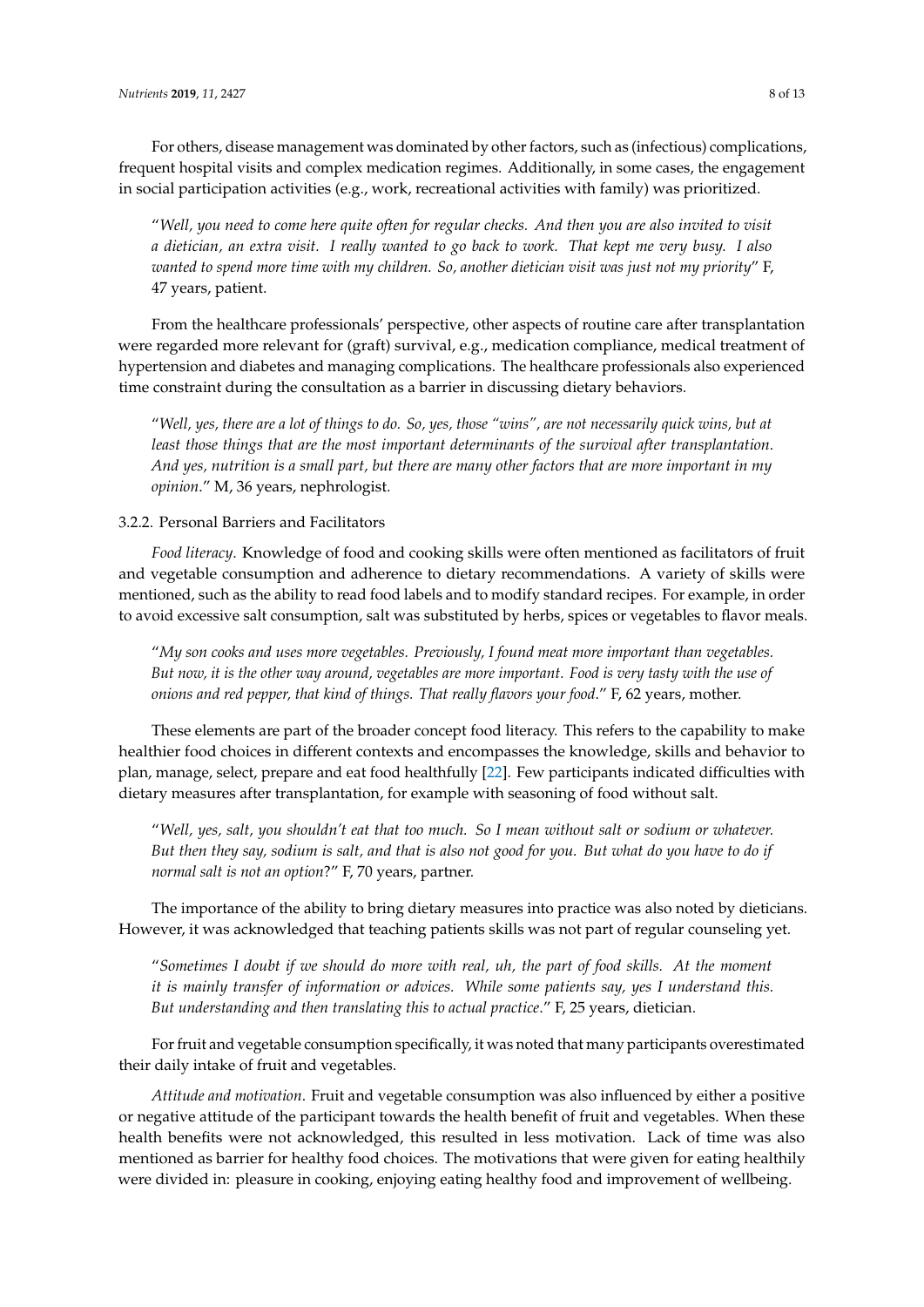"*I feel a lot more energetic. And now you also are forced to pay attention to your food. And I think I feel better with it, yes*." F, 49 years, patient.

*Other.* Participants with high self-efficacy found it easier to practice the dietary measures. Pre-existent food habits and routine, taste preference and financial resources also influenced fruit and vegetable consumption in either a positive or negative way.

"*I do eat a tangerines sometimes, but other than that I hardly eat any fruit. I am just not really a fruit-type of person*." F, 70 years, partner.

"*What pops up in my mind is the financial part. People find it di*ffi*cult to eat healthy, because it is financially di*ffi*cult. They do not have the opportunity to visit the market. They know, but they can't find ways to get there. Those are the kind of problems I come across*." F, 51 years, social worker.

#### 3.2.3. Environmental Barriers and Facilitators

Social support. Social support in following dietary measures was highly valued by the participants. Most family members participated in the diet of the RTR. This facilitated the ease of cooking and was also seen as part of solidarity. Additionally, some family members acknowledged a shared health benefit.

"*You adapt yourself, in terms of your partners' eating habits. What is allowed and what is not. You accommodate to it. It sounds like a cliché, but you support each other for better and for worse. You want to stay together as long as possible to enjoy each other's company. You would do anything for that*." M, 68 years, partner.

Many family members were the "food gatekeepers" and responsible for grocery shopping and preparing meals. Some were actively involved in nutritional counseling, which facilitated the practice of dietary measures.

"*I never look at recipes, but as I say, I have a good cook. I have nothing to complain, I have a good cook and that is true. She stays on top of it*." M, 67 years, patient.

Others mentioned difficulties with the dietary advices and expressed feelings of helplessness or frustrations.

"*And then when I'm cooking and he says: you're using way too much salt, that isn't allowed! Well, then I don't know anymore. Those are the kinds of problems I face.* . . . *But what am I supposed to do, I have to deal with it on my own. And then I think, what am I supposed to I cook then*!" F, 70 years, partner.

Family members found the involvement in nutritional counseling beneficial for their understanding of the dietary measures and it also supported the recall of advices at home.

# **4. Discussion**

In this focus group study, we systematically identified transplant-related and generic barriers and facilitators of fruit and vegetable consumption in RTR, their family members and healthcare professionals. RTR face unique challenges in modifying their dietary behavior after renal transplantation that entail transplant-related factors like the transition in diet, changes in physical health, medications and competing priorities. The generic factors found in this study mainly involved food literacy and social support. These findings underscore the need for additional targeted nutritional counseling strategies in the routine care of RTR.

Several transplant-related barriers were related to the transition in diet. This transition can be accompanied by a fear of complications or incorrect assumptions to continue the old dietary restrictions.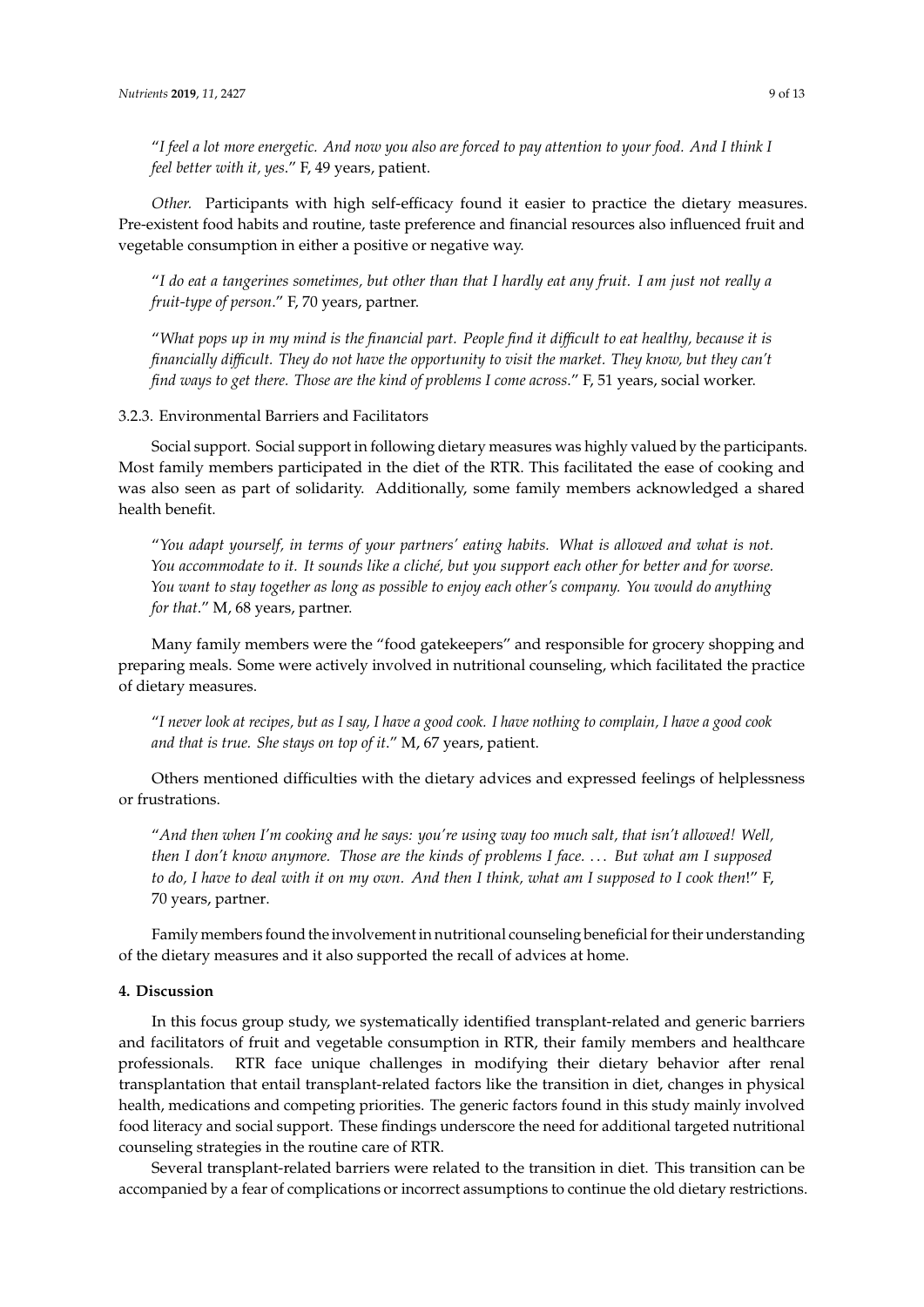A previous study also found that the fear of graft rejection leads to the avoidance of certain food products, but details about the type of foods were not given [\[23\]](#page-12-3). Moreover, we found that difficulties can arise with the incorporation of new dietary measures that are opposite to the ingrained food habits at time of ESRD. This difficulty with changing dietary habits was also previously identified for fluid intake in RTR [\[14\]](#page-11-12). We showed that these dietary transition barriers affect consumption of potassium-rich foods, including fruit and vegetables. Measurement of 24-h urinary potassium excretion could be a useful tool to identify RTR with persistent low potassium intake that require additional counseling [\[24\]](#page-12-4).

It was also noted that food choices post-transplantation were still driven by dietary restrictions. This mainly involved the avoidance of excessive salt; this advice remains after transplantation. CKD patients traditionally receive nutrient-based recommendations, regarding salt, potassium, protein and phosphate. However, the importance of diet quality and whole dietary patterns is increasingly recognized for the health outcomes of general and CKD populations, including RTR [\[6](#page-11-4)[,25](#page-12-5)[,26\]](#page-12-6). In line with the general food-based nutritional guidelines, moving towards food-based recommendations could be a valuable alternative for RTR; it offers easier interpretable advice with more emphasis on diet quality and food products that positively influences health, such as fruit and vegetables.

In previous literature, only two qualitative studies have explored the barriers of RTR in adhering to a healthy diet [\[13](#page-11-11)[,14\]](#page-11-12). One study also mentioned transplant-related barriers of eating healthily, namely the delight of eating without restrictions and side effects of prednisolone [\[13\]](#page-11-11). In the present study, the joy of eating without limitations was also found as a barrier for adherence to dietary recommendations. Additionally, we also identified the side effects of prednisolone as a barrier, but participants mentioned that these side effects diminished with tapering of the dose to five milligrams/day. Furthermore, we found competing priorities to be a barrier, such as social participating activities or preoccupation with disease management. Acknowledging the presence of other priorities is essential for optimal delivery of dietary advice for RTR.

The sense of responsibility for the new kidney was identified as a transplant-specific facilitator of good dietary practice. This motivated RTR to adhere to supportive measures, such as the dietary recommendations. This preoccupation for self-care activities to support overall health and protect the kidney was also found in a previous qualitative study [\[27\]](#page-12-7). Nevertheless, in most of these motivated participants fruit and vegetable consumption did not meet the daily recommendations. This highlights that the removal of barriers may be more important to change their dietary behavior than increasing their intrinsic motivation.

Among the generic personal barriers and facilitators, several elements of food literacy were identified as facilitators of fruit and vegetable consumption and adherence to dietary recommendations. Adequate food literacy is important to understand nutritional information and the ability to translate this knowledge into practice. Higher food literacy levels are associated with more fruit, vegetable and fish consumption in healthy individuals [\[28\]](#page-12-8). Food literacy is derived from the broader concept of health literacy, which involves the capabilities to access, understand, appraise and apply health-related information [\[29\]](#page-12-9). The importance of health literacy is increasingly recognized for its impact on health outcomes [\[30\]](#page-12-10), leading to development of health literacy interventions [\[31\]](#page-12-11). Similarly, enhancing food literacy levels by educational sessions could support RTR to improve their dietary habits. However, more knowledge is needed about the food literacy levels of RTR, its relationship with diet quality and the benefit of enhancing these capabilities in the context of dietary behavior and health outcomes.

On an environmental level, the lack of social support was a generic barrier of practicing dietary measures. This was identified previously as a barrier of following a low-salt, low-cholesterol diet after renal transplantation [\[14\]](#page-11-12). While partners were often the "food gatekeepers", some were not involved in nutritional counseling and struggled with dietary advices. This could negatively influence dietary adherence and underscores the need for active involvement of the partner in dietary education.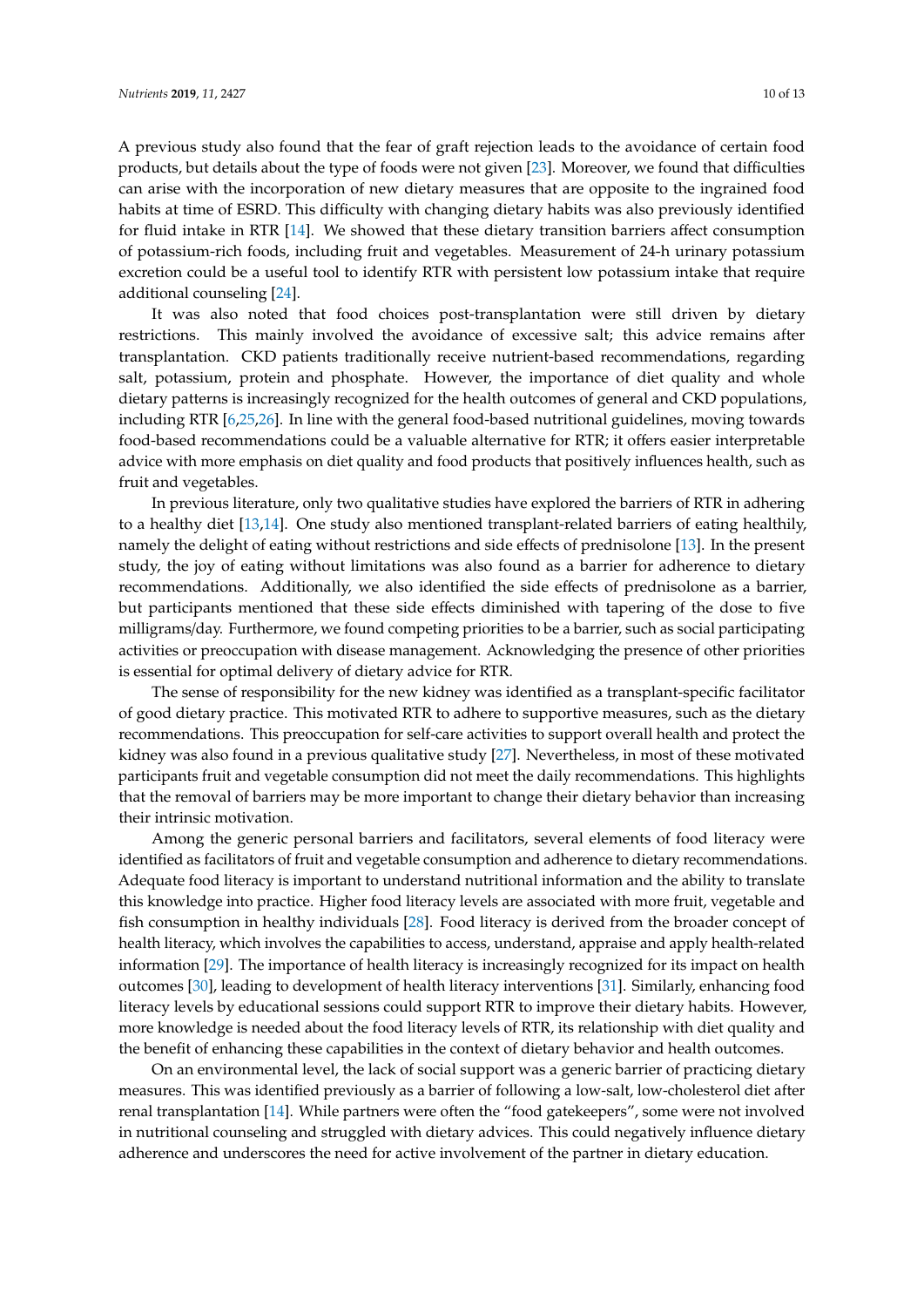Even though this study provides important insights into the barriers and facilitators of fruit and vegetable consumption, there were several limitations. One of the limitations is the risk of bias caused by socially desirable responses in line with group norms that occur in FGDs [\[32\]](#page-12-12). However, the advantage of FGDs is the comprehensive approach to capture experiences and opinions and the group interaction that supports exploration of individual and shared perspectives [\[32\]](#page-12-12). Moreover, although we were able to include participants with different sociodemographic and medical backgrounds, only Dutch-speaking participants were included to avoid miscommunication during the sessions. This limits generalizability to populations with different cultural backgrounds, where other barriers may exist. Additionally, we cannot rule out the occurrence of selection bias, as participants that prioritize lifestyle measures may have been more likely to participate in this study. We only included participants from one transplantation center and were not able to compare the identified themes in RTR that receive the nutritional counseling elsewhere. Finally, the relative contribution of each barrier and facilitator to the dietary behaviors needs to be verified in a larger RTR population as well as RTR populations in other sociodemographic contexts.

Several implications can be derived from our findings. First, whereas this study focused on fruit and vegetable consumption, it must be noted that these findings should be placed in the broader perspective of lifestyle behaviors after renal transplantation, and that the complexity and interrelatedness of lifestyle factors warrants an integrated approach, rather than focus on single issues. For example, post-transplant weight gain was not only related to poor diet quality, but mainly due to a lack of physical activity, whereas caloric intake was irrelevant. Furthermore, while generic barriers could be addressed by public health measures or general healthcare professionals, transplant-related barriers require specific measures that are preferably incorporated in the routine care of RTR. The timing of dietary counseling should be tailored to the patient's personal journey and needs. Moreover, specific attention for dietary transition barriers is required in RTR, especially in those who had pre-existent dietary restrictions. The importance of consuming food products with a positive health influence, instead of single nutrients, should also be emphasized. Finally, it highlights the potential benefit of enhancing food literacy levels and the need for active involvement of family members. Given the complex interplay of different lifestyle factors, the dietary counseling should be part of integrated lifestyle management, in which diet, physical activity and barriers of behavioral changes are addressed in the context of the individual patient and the disease history.

#### **5. Conclusions**

In conclusion, this study provides an in-depth exploration of transplant-related and generic barriers and facilitators for fruit and vegetable consumption in RTR. These findings can be used for the development of targeted nutritional counseling strategies in renal transplant care.

**Supplementary Materials:** The following are available online at http://[www.mdpi.com](http://www.mdpi.com/2072-6643/11/10/2427/s1)/2072-6643/11/10/2427/s1, Figure S1: Example of an interview guide of the focus groups with RTR.

**Author Contributions:** Conceptualization, G.J.N. and K.B.-M.; methodology, K.B.-M., O.P., M.C.E.B.-F., H.H., G.K.P. and G.J.N.; validation, O.P. and M.C.E.B.-F.; formal analysis, K.B.-M. and O.P.; investigation, K.B.-M. and O.P.; writing-original draft preparation, K.B.-M.; writing-review and editing, O.P, M.C.E.B.-F., H.H., G.K.P. and G.J.N.; visualization, K.B.-M.; supervision, H.H., G.K.P. and G.J.N.; project administration, K.B.-M.; funding acquisition, M.C.E.B.-F., G.K.P. and G.J.N.

**Funding:** This study was financially supported by the Dutch top Sector Horticulture & Starting Materials (KV1505-106).

**Acknowledgments:** The participants of the FGDs are acknowledged for their participation in this study.

**Conflicts of Interest:** The authors declare no conflict of interest. The funders had no role in the design of the study; in the collection, analyses, or interpretation of data; in the writing of the manuscript, or in the decision to publish the results.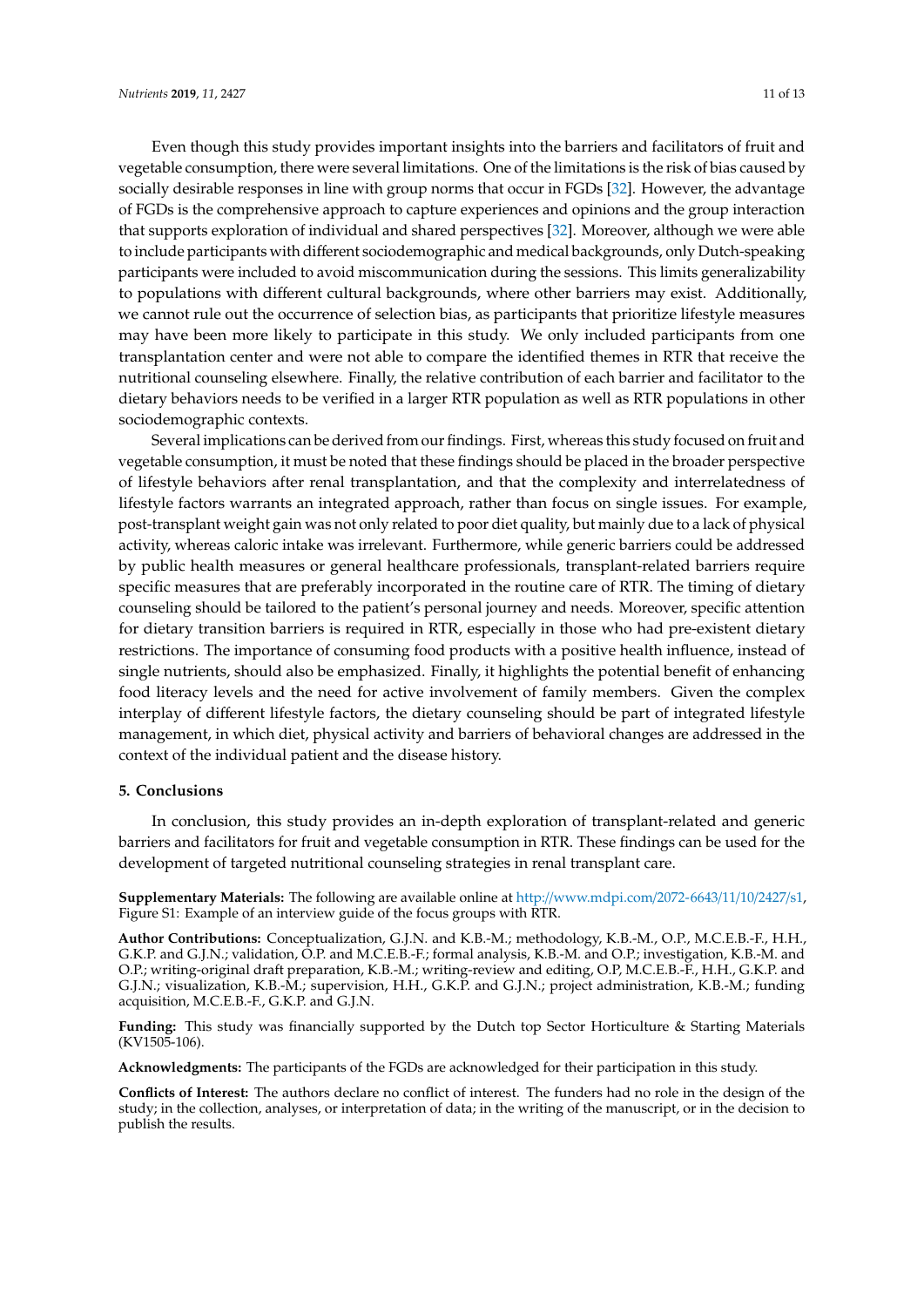### **References**

- <span id="page-11-0"></span>1. Jofré, R.; López-Gómez, J.M.; Moreno, F.; Sanz-Guajardo, D.; Valderrábano, F. Changes in quality of life after renal transplantation. *Am. J. Kidney Dis.* **1998**, *32*, 93–100. [\[CrossRef\]](http://dx.doi.org/10.1053/ajkd.1998.v32.pm9669429) [\[PubMed\]](http://www.ncbi.nlm.nih.gov/pubmed/9669429)
- <span id="page-11-1"></span>2. Wolfe, R.A.; Ashby, V.B.; Milford, E.L.; Ojo, A.O.; Ettenger, R.E.; Agodoa, L.Y.C.; Held, P.J.; Port, F.K. Comparison of Mortality in All Patients on Dialysis, Patients on Dialysis Awaiting Transplantation, and Recipients of a First Cadaveric Transplant. *N. Engl. J. Med.* **1999**, *341*, 1725–1730. [\[CrossRef\]](http://dx.doi.org/10.1056/NEJM199912023412303) [\[PubMed\]](http://www.ncbi.nlm.nih.gov/pubmed/10580071)
- <span id="page-11-2"></span>3. Oterdoom, L.H.; De Vries, A.P.J.; Van Ree, R.M.; Gansevoort, R.T.; Van Son, W.J.; Van Der Heide, J.J.H.; Navis, G.; De Jong, P.E.; Gans, R.O.B.; Bakker, S.J.L. N-terminal Pro-B-type natriuretic peptide and mortality in renal transplant recipients versus the general population. *Transplantation* **2009**, *87*, 1562–1570. [\[CrossRef\]](http://dx.doi.org/10.1097/TP.0b013e3181a4bb80) [\[PubMed\]](http://www.ncbi.nlm.nih.gov/pubmed/19461495)
- <span id="page-11-3"></span>4. Zelle, D.M.; Kok, T.; Dontje, M.L.; Danchell, E.I.; Navis, G.; Van Son, W.J.; Bakker, S.J.L.; Corpeleijn, E. The role of diet and physical activity in post-transplant weight gain after renal transplantation. *Clin. Transplant.* **2013**, *27*, 484–490. [\[CrossRef\]](http://dx.doi.org/10.1111/ctr.12149) [\[PubMed\]](http://www.ncbi.nlm.nih.gov/pubmed/23758229)
- 5. Nafar, M.; Noori, N.; Jalali-Farahani, S.; Hosseinpanah, F.; Poorrezagholi, F.; Ahmadpoor, P.; Samadian, F.; Firouzan, A.; Einollahi, B. Mediterranean diets are associated with a lower incidence of metabolic syndrome one year following renal transplantation. *Kidney Int.* **2009**, *76*, 1199–1206. [\[CrossRef\]](http://dx.doi.org/10.1038/ki.2009.343) [\[PubMed\]](http://www.ncbi.nlm.nih.gov/pubmed/19741589)
- <span id="page-11-4"></span>6. Osté, M.C.J.; Corpeleijn, E.; Navis, G.J.; Keyzer, C.A.; Soedamah-Muthu, S.S.; Van den Berg, E.; Postmus, D.; De Borst, M.H.; Kromhout, D.; Bakker, S.J.L. Mediterranean style diet is associated with low risk of new-onset diabetes after renal transplantation. *BMJ Open Diabetes Res. Care* **2017**, *5*, e000283. [\[CrossRef\]](http://dx.doi.org/10.1136/bmjdrc-2016-000283)
- <span id="page-11-5"></span>7. Gomes-Neto, A.W.; Osté, M.C.J.; Sotomayor, C.G.; Berg, E.v.d.; Geleijnse, J.M.; Gans, R.O.B.; Bakker, S.J.L.; Navis, G.J. Fruit and Vegetable Intake and Risk of Post Transplantation Diabetes Mellitus in Renal Transplant Recipients. *Diabetes Care* **2019**, *42*, 1645–1652. [\[CrossRef\]](http://dx.doi.org/10.2337/dc19-0224)
- <span id="page-11-6"></span>8. Sotomayor, C.G.; Gomes-Neto, A.W.; Eisenga, M.F.; Nolte, I.M.; Anderson, J.L.C.; De Borst, M.H.; Osté, M.C.J.; Rodrigo, R.; Gans, R.O.B.; Berger, S.P.; et al. Consumption of fruits and vegetables and cardiovascular mortality in renal transplant recipients: A prospective cohort study. *Nephrol. Dial. Transplant.* **2018**. [\[CrossRef\]](http://dx.doi.org/10.1093/ndt/gfy248)
- <span id="page-11-7"></span>9. Van Rossum, C.T.M.; Fransen, H.P.; Verkaik-Kloosterman, J.; Buurma-Rethans, E.J.M.; Ocké, M.C. *Dutch National Food Consumption Survey 2007–2010. Diet of Children and Adults Aged 7 to 69 Years*; National Institute for Public Health and the Environment: Bilthoven, The Netherlands, 2011.
- <span id="page-11-8"></span>10. Therrien, M.; Byham-Gray, L.; Denmark, R.; Beto, J. Comparison of Dietary Intake Among Women on Maintenance Dialysis to a Women's Health Initiative Cohort: Results From the NKF-CRN Second National Research Question Collaborative Study. *J. Ren. Nutr.* **2014**, *24*, 72–80. [\[CrossRef\]](http://dx.doi.org/10.1053/j.jrn.2013.09.005)
- <span id="page-11-9"></span>11. Eisenga, M.F.; Kieneker, L.M.; Soedamah-Muthu, S.S.; Van den Berg, E.; Deetman, P.E.; Navis, G.J.; Gans, R.O.; Gaillard, C.A.; Bakker, S.J.L.; Joosten, M.M. Urinary potassium excretion, renal ammoniagenesis, and risk of graft failure and mortality in renal transplant recipients. *Am. J. Clin. Nutr.* **2016**, *104*, 1703–1711. [\[CrossRef\]](http://dx.doi.org/10.3945/ajcn.116.134056)
- <span id="page-11-10"></span>12. Saint-Remy, A.; Somja, M.; Gellner, K.; Weekers, L.; Bonvoisin, C.; Krzesinski, J.-M. Urinary and dietary sodium and potassium associated with blood pressure control in treated hypertensive kidney transplant recipients: An observational study. *BMC Nephrol.* **2012**, *13*, 121. [\[CrossRef\]](http://dx.doi.org/10.1186/1471-2369-13-121) [\[PubMed\]](http://www.ncbi.nlm.nih.gov/pubmed/23013269)
- <span id="page-11-11"></span>13. Stanfill, A.; Bloodworth, R.; Cashion, A. Lessons learned: Experiences of gaining weight by kidney transplant recipients. *Prog. Transplant.* **2012**, *22*, 71–78. [\[CrossRef\]](http://dx.doi.org/10.7182/pit2012986) [\[PubMed\]](http://www.ncbi.nlm.nih.gov/pubmed/22489446)
- <span id="page-11-12"></span>14. Gordon, E.J.; Prohaska, T.R.; Gallant, M.; Siminoff, L.A. Self-care strategies and barriers among kidney transplant recipients: A qualitative study. *Chronic Illn.* **2009**, *5*, 75–91. [\[CrossRef\]](http://dx.doi.org/10.1177/1742395309103558) [\[PubMed\]](http://www.ncbi.nlm.nih.gov/pubmed/19474231)
- <span id="page-11-13"></span>15. Zelle, D.M.; Klaassen, G.; Van Adrichem, E.; Bakker, S.J.L.; Corpeleijn, E.; Navis, G. Physical inactivity: A risk factor and target for intervention in renal care. *Nat. Rev. Nephrol.* **2017**, *13*, 152–168. [\[CrossRef\]](http://dx.doi.org/10.1038/nrneph.2016.187) [\[PubMed\]](http://www.ncbi.nlm.nih.gov/pubmed/28138130)
- <span id="page-11-14"></span>16. Meuleman, Y.; ten Brinke, L.; Kwakernaak, A.J.; Vogt, L.; Rotmans, J.I.; Bos, W.J.W.; Van der Boog, P.J.M.; Navis, G.; Van Montfrans, G.A.; Hoekstra, T.; et al. Perceived Barriers and Support Strategies for Reducing Sodium Intake in Patients with Chronic Kidney Disease: A Qualitative Study. *Int. J. Behav. Med.* **2015**, *22*, 530–539. [\[CrossRef\]](http://dx.doi.org/10.1007/s12529-014-9447-x) [\[PubMed\]](http://www.ncbi.nlm.nih.gov/pubmed/25298022)
- <span id="page-11-15"></span>17. Lambert, K.; Mullan, J.; Mansfield, K. An integrative review of the methodology and findings regarding dietary adherence in end stage kidney disease. *BMC Nephrol.* **2017**, *18*, 318. [\[CrossRef\]](http://dx.doi.org/10.1186/s12882-017-0734-z) [\[PubMed\]](http://www.ncbi.nlm.nih.gov/pubmed/29061163)
- <span id="page-11-16"></span>18. Morse, J.M. The significance of saturation. *Qual. Health Res.* **1995**, *5*, 147–149. [\[CrossRef\]](http://dx.doi.org/10.1177/104973239500500201)
- <span id="page-11-17"></span>19. Krueger, R.A. *Developing Questions for Focus Groups*; Sage Publications: Thousand Oaks, CA, USA, 1998.